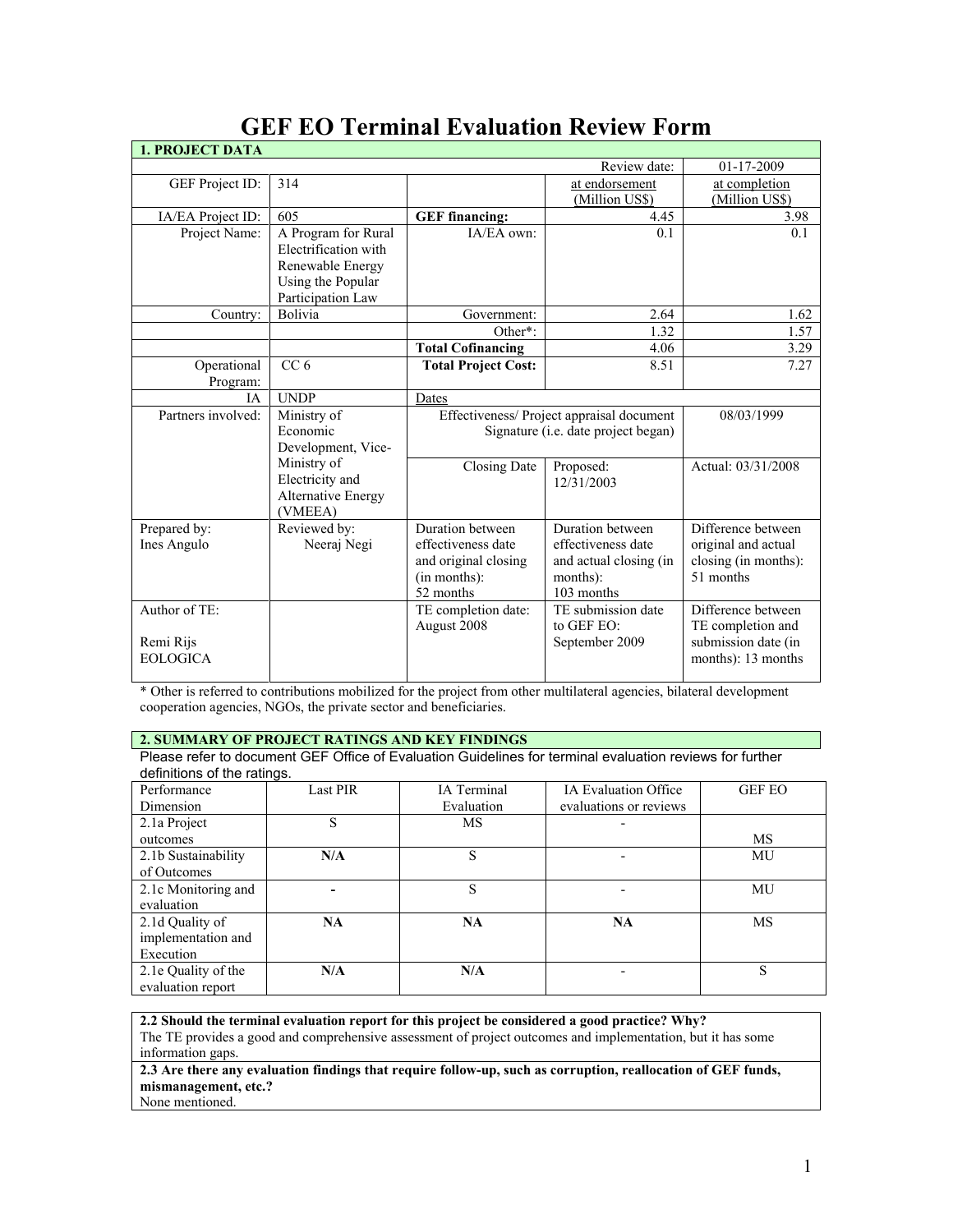#### **3. PROJECT OBJECTIVES**

#### **3.1 Project Objectives**

**a. What were the Global Environmental Objectives of the project? Were there any changes during implementation?** 

The GEO is "the mitigation and avoidance of GHG emissions thru the widespread adoption of renewable energy in rural Bolivia".

#### There were no changes to the GEO of the project.

**b. What were the Development Objectives of the project? Were there any changes during implementation? (describe and insert tick in appropriate box below, if yes at what level was the change approved (GEFSEC, IA or EA)?)**

According to the Project Document the Development Objective of this project was "to remove barriers to the successful implementation of rural electrification projects using renewable energy (RE) technology. Focusing on the financial, institutional, technical and human resource barriers, a sustainable and replicable program was to be developed and implemented in the country".

It specifies that "this project seeks to test out a process whereby rural communities can develop an organization to obtain financing for their renewable electrification investments, procure the renewable energy services from private sector providers, oversee installation of those systems, and contract for the maintenance of those systems.

| Overall                           | There were significant enanges daring imprementation.<br><b>Project Development</b>                      |             |                            | <b>Project Components</b> |  | Any other (specify) |
|-----------------------------------|----------------------------------------------------------------------------------------------------------|-------------|----------------------------|---------------------------|--|---------------------|
| <b>Environmental</b>              | <b>Objectives</b>                                                                                        |             |                            |                           |  |                     |
| <b>Objectives</b>                 |                                                                                                          |             |                            |                           |  |                     |
|                                   | In the Tripartite Meeting                                                                                |             | Once the project started,  |                           |  |                     |
|                                   | on 7 June 2002, partners                                                                                 |             | the planned financial      |                           |  |                     |
|                                   | agreed to remove several                                                                                 |             | mechanism was deemed as    |                           |  |                     |
|                                   | quantitative targets and                                                                                 |             | inappropriate (especially  |                           |  |                     |
|                                   | generate a substantive                                                                                   |             | for the dissemination of   |                           |  |                     |
|                                   | review of the Project                                                                                    |             | PVs) and an alternative    |                           |  |                     |
|                                   | appraisal document. After                                                                                |             | mechanism was proposed,    |                           |  |                     |
|                                   | the substantive review, the                                                                              |             | with new roles for actors. |                           |  |                     |
|                                   | overall project objective is:                                                                            |             |                            |                           |  |                     |
|                                   | "(i) 22 RE projects                                                                                      |             |                            |                           |  |                     |
| installed, (ii) market            |                                                                                                          |             |                            |                           |  |                     |
|                                   | conditions in place (access                                                                              |             |                            |                           |  |                     |
|                                   | to credit and maintenance                                                                                |             |                            |                           |  |                     |
|                                   | program), up-scaling the                                                                                 |             |                            |                           |  |                     |
|                                   | use of RE, and $(iii)$ 50.6                                                                              |             |                            |                           |  |                     |
|                                   | metric tonnes of CO2                                                                                     |             |                            |                           |  |                     |
|                                   | avoided per year per                                                                                     |             |                            |                           |  |                     |
|                                   | project."                                                                                                |             |                            |                           |  |                     |
|                                   | c. If yes, tick applicable reasons for the change (in global environmental objectives and/or development |             |                            |                           |  |                     |
| objectives)                       |                                                                                                          |             |                            |                           |  |                     |
| Original                          | <b>Exogenous conditions</b>                                                                              | Project was |                            | Project was               |  | Any other           |
| objectives not                    | changed, due to<br>restructured                                                                          |             |                            | restructured              |  | (specify)           |
| sufficiently<br>which a change in |                                                                                                          |             | because original           | because of lack           |  |                     |
| articulated                       | objectives was needed                                                                                    | ambitious   | objectives were over       | of progress               |  |                     |
| X                                 |                                                                                                          |             |                            | X                         |  |                     |

There were significant changes during implementation:

#### **4. GEF EVALUATION OFFICE ASSESSMENT OF OUTCOMES AND SUSTAINABILITY**

#### **4.1.1 Outcomes (Relevance can receive either a satisfactory rating or an unsatisfactory rating. For effectiveness and cost efficiency a six point scale 6= HS to 1 = HU will be used)**

| a. Relevance                                                                                                               | <b>Rating: S</b> |
|----------------------------------------------------------------------------------------------------------------------------|------------------|
| The project was highly relevant to national priority of support to rural electrification. In addition, renewable energy is |                  |
| an important component of the national program "Electricidad para Vivir con Dignidad" launched in 2008 by the              |                  |
| national government. The project also intended to support a legislation to promote the empowerment of municipalities       |                  |
| to define and implement their sustainable development strategies and priorities.                                           |                  |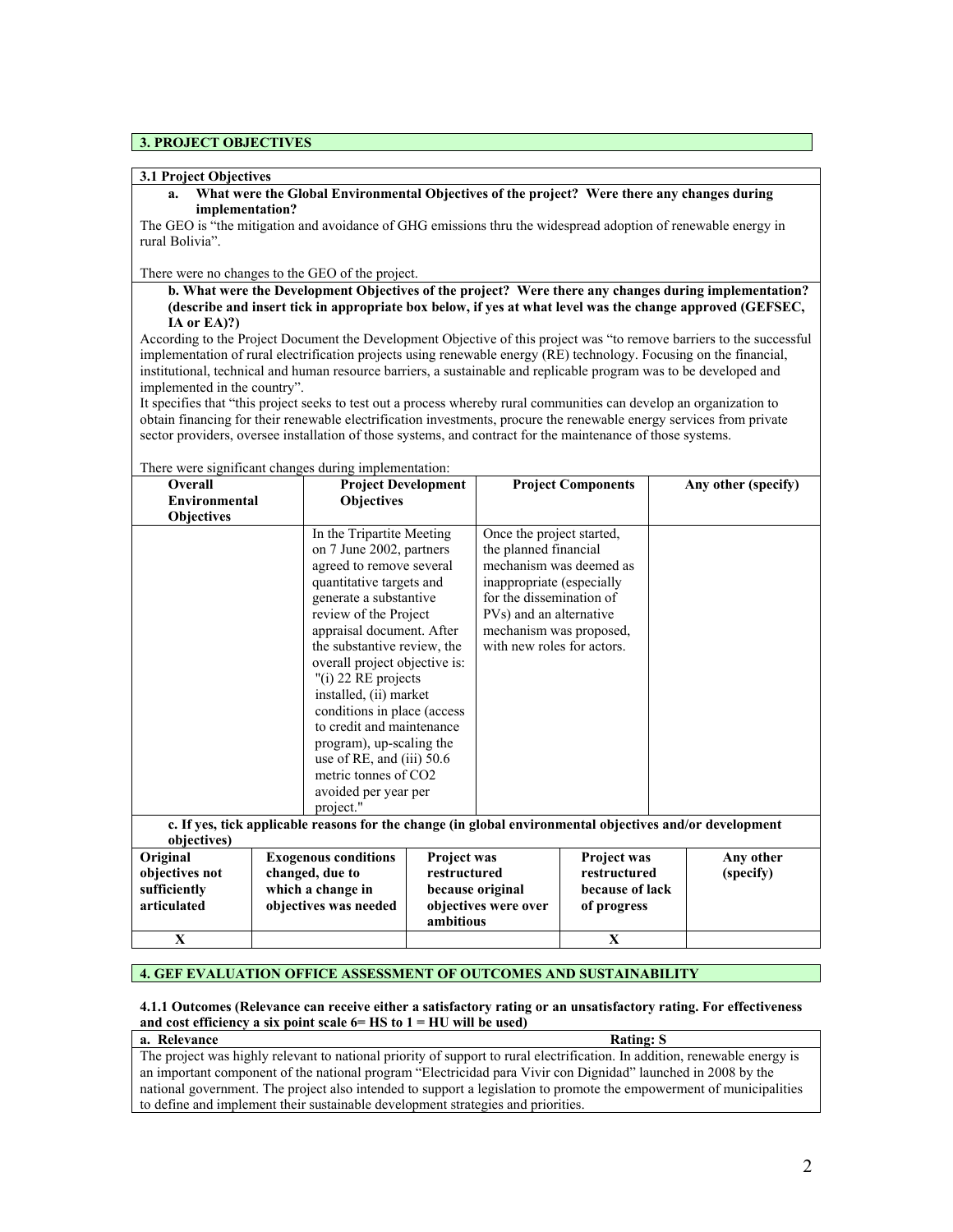The project objective of creation of markets for renewable energy is one of the main strategies of the GEF CC Focal Area.

#### **b. Effectiveness Rating: MS**

Although the project was able to successfully implement many of its planned activities, it did not result in a clear reduction of barriers that limit the use of RE technologies.

The Project has accomplished the target of installing 3000 PV units. The number of facilities at the conclusion of Phase II, was 3523 units, and the number of credits granted was 3233. Phase III, initiated in 2007, will add to this volume a further 1203 units during 2008.

An important result of the project is the implementation of the norm NB1056 which established technical criteria for the components, system design, and installation of solar panel systems (PV). This has allowed standardization of PVs at the national level.

Although out of the 3 planned micro hydroelectric plants (MHPs), the project launched 2 (San Juan de Coripata Llojeta and San Jose), while 2 others (Santiago Siete Lomas and Inca Pucara) were under construction; the TE concludes that the process of implementing MHPs is now longer than it was before the project started.

In addition, the TE found that towards the end of the project the executing agency was not following the objectives agreed in the project appraisal document, and therefore some activities that were important to ensure the sustainability of the project were not implemented. For example, the project was not able to create a mechanism for the

implementation of the MHPs, did not result in opening a market for PV technology, and did not examined the financial parameters of the credit facility for PVs.

### **c. Efficiency (cost-effectiveness) Rating: MU**

The completion date of the project was extended more than 5 times (finished in 2008 instead of 2003) with no increase in funding. The TE estimates the total project budget was high compared to the results, and notes that there is an amount of approx. U.S. \$ 1.5 million whose purpose after the substantive review was not clearly described. The TE also concludes that cost-effectiveness in terms of  $CO<sub>2</sub>$  reduction per \$ invested is low due to the use of PV technology and the low performance of the MHP component.

#### **4.1.2 Impacts: summarize the achieved intended or unintended impacts of the project.**

According to the TE, the main impact of this project has been to raise awareness of RE issues among relevant stakeholders, and has thus succeeded in reducing barriers related to human and institutional capacities. The project's most tangible impact was the preparation and implementation of the norm NB 1056, which has provided standards and an integral mechanism for quality control.

**4.2 Likelihood of sustainability.** Using the following sustainability criteria, include an assessment of **risks** to sustainability of project outcomes and impacts based on the information presented in the TE. Use a four point scale (4= Likely (no or negligible risk); 3= Moderately Likely (low risk); 2= Moderately Unlikely (substantial risks) to 1= Unlikely (High risk)). The ratings should be given taking into account both the probability of a risk materializing and the anticipated magnitude of its effect on the continuance of project benefits.

| The revolving fund that was set in place for the installation of PV equipment had a steep decrease in activity after 2005.<br>This is a clear indication that it was not possible (or no willingness) to continue this promotion mechanism. The TE<br>states that it is unclear how the VMEEA intends to follow the use of the PV standard and how it would finance<br>future installations. Developing confidence in the creditworthiness of RE technologies is essential to increase the<br>levels of private funding; therefore failure in ensuring the sustainability of the revolving fund is a substantial risk to the<br>overall objective of the project.<br>Socio political<br>b.<br><b>Rating: ML</b><br>Socio political context in Bolivia during implementation caused important delays but, at the time of project closure,<br>support at the national level for the development of renewable energy alternatives was strong. Ensuring proper<br>participation of government at the municipal level would have decreased risk due to political changes, but their<br>participation during implementation was weaker than planned.<br><b>Institutional framework and governance</b><br><b>Rating: MU</b><br>$c_{\cdot}$<br>The TE concludes that the VMEEA was the right choice for EA, but that institutional capacity is still low and therefore<br>scaling-up of PV at the national level still faces an important obstacle.<br>The TE mentions that the project was not able to establish a clear institutional arrangement to promote the construction<br>of the small-scale hydro power plants. Therefore, it is not clear which organization will take up this role after the<br>project is completed.<br>Finally, the TE questions the centralized system that exists in VMEEA and the short-term agreements that are currently<br>under place with the FONDESIF in charge of the finance mechanism for the PVs.<br>Environmental<br>d.<br><b>Rating: L</b><br>There information included in the TE does not mention risks to the environmental sustainability of this project. | a. Financial resources | <b>Rating: MU</b> |
|-----------------------------------------------------------------------------------------------------------------------------------------------------------------------------------------------------------------------------------------------------------------------------------------------------------------------------------------------------------------------------------------------------------------------------------------------------------------------------------------------------------------------------------------------------------------------------------------------------------------------------------------------------------------------------------------------------------------------------------------------------------------------------------------------------------------------------------------------------------------------------------------------------------------------------------------------------------------------------------------------------------------------------------------------------------------------------------------------------------------------------------------------------------------------------------------------------------------------------------------------------------------------------------------------------------------------------------------------------------------------------------------------------------------------------------------------------------------------------------------------------------------------------------------------------------------------------------------------------------------------------------------------------------------------------------------------------------------------------------------------------------------------------------------------------------------------------------------------------------------------------------------------------------------------------------------------------------------------------------------------------------------------------------------------------------------------------------------------------|------------------------|-------------------|
|                                                                                                                                                                                                                                                                                                                                                                                                                                                                                                                                                                                                                                                                                                                                                                                                                                                                                                                                                                                                                                                                                                                                                                                                                                                                                                                                                                                                                                                                                                                                                                                                                                                                                                                                                                                                                                                                                                                                                                                                                                                                                                     |                        |                   |
|                                                                                                                                                                                                                                                                                                                                                                                                                                                                                                                                                                                                                                                                                                                                                                                                                                                                                                                                                                                                                                                                                                                                                                                                                                                                                                                                                                                                                                                                                                                                                                                                                                                                                                                                                                                                                                                                                                                                                                                                                                                                                                     |                        |                   |
|                                                                                                                                                                                                                                                                                                                                                                                                                                                                                                                                                                                                                                                                                                                                                                                                                                                                                                                                                                                                                                                                                                                                                                                                                                                                                                                                                                                                                                                                                                                                                                                                                                                                                                                                                                                                                                                                                                                                                                                                                                                                                                     |                        |                   |
|                                                                                                                                                                                                                                                                                                                                                                                                                                                                                                                                                                                                                                                                                                                                                                                                                                                                                                                                                                                                                                                                                                                                                                                                                                                                                                                                                                                                                                                                                                                                                                                                                                                                                                                                                                                                                                                                                                                                                                                                                                                                                                     |                        |                   |
|                                                                                                                                                                                                                                                                                                                                                                                                                                                                                                                                                                                                                                                                                                                                                                                                                                                                                                                                                                                                                                                                                                                                                                                                                                                                                                                                                                                                                                                                                                                                                                                                                                                                                                                                                                                                                                                                                                                                                                                                                                                                                                     |                        |                   |
|                                                                                                                                                                                                                                                                                                                                                                                                                                                                                                                                                                                                                                                                                                                                                                                                                                                                                                                                                                                                                                                                                                                                                                                                                                                                                                                                                                                                                                                                                                                                                                                                                                                                                                                                                                                                                                                                                                                                                                                                                                                                                                     |                        |                   |
|                                                                                                                                                                                                                                                                                                                                                                                                                                                                                                                                                                                                                                                                                                                                                                                                                                                                                                                                                                                                                                                                                                                                                                                                                                                                                                                                                                                                                                                                                                                                                                                                                                                                                                                                                                                                                                                                                                                                                                                                                                                                                                     |                        |                   |
|                                                                                                                                                                                                                                                                                                                                                                                                                                                                                                                                                                                                                                                                                                                                                                                                                                                                                                                                                                                                                                                                                                                                                                                                                                                                                                                                                                                                                                                                                                                                                                                                                                                                                                                                                                                                                                                                                                                                                                                                                                                                                                     |                        |                   |
|                                                                                                                                                                                                                                                                                                                                                                                                                                                                                                                                                                                                                                                                                                                                                                                                                                                                                                                                                                                                                                                                                                                                                                                                                                                                                                                                                                                                                                                                                                                                                                                                                                                                                                                                                                                                                                                                                                                                                                                                                                                                                                     |                        |                   |
|                                                                                                                                                                                                                                                                                                                                                                                                                                                                                                                                                                                                                                                                                                                                                                                                                                                                                                                                                                                                                                                                                                                                                                                                                                                                                                                                                                                                                                                                                                                                                                                                                                                                                                                                                                                                                                                                                                                                                                                                                                                                                                     |                        |                   |
|                                                                                                                                                                                                                                                                                                                                                                                                                                                                                                                                                                                                                                                                                                                                                                                                                                                                                                                                                                                                                                                                                                                                                                                                                                                                                                                                                                                                                                                                                                                                                                                                                                                                                                                                                                                                                                                                                                                                                                                                                                                                                                     |                        |                   |
|                                                                                                                                                                                                                                                                                                                                                                                                                                                                                                                                                                                                                                                                                                                                                                                                                                                                                                                                                                                                                                                                                                                                                                                                                                                                                                                                                                                                                                                                                                                                                                                                                                                                                                                                                                                                                                                                                                                                                                                                                                                                                                     |                        |                   |
|                                                                                                                                                                                                                                                                                                                                                                                                                                                                                                                                                                                                                                                                                                                                                                                                                                                                                                                                                                                                                                                                                                                                                                                                                                                                                                                                                                                                                                                                                                                                                                                                                                                                                                                                                                                                                                                                                                                                                                                                                                                                                                     |                        |                   |
|                                                                                                                                                                                                                                                                                                                                                                                                                                                                                                                                                                                                                                                                                                                                                                                                                                                                                                                                                                                                                                                                                                                                                                                                                                                                                                                                                                                                                                                                                                                                                                                                                                                                                                                                                                                                                                                                                                                                                                                                                                                                                                     |                        |                   |
|                                                                                                                                                                                                                                                                                                                                                                                                                                                                                                                                                                                                                                                                                                                                                                                                                                                                                                                                                                                                                                                                                                                                                                                                                                                                                                                                                                                                                                                                                                                                                                                                                                                                                                                                                                                                                                                                                                                                                                                                                                                                                                     |                        |                   |
|                                                                                                                                                                                                                                                                                                                                                                                                                                                                                                                                                                                                                                                                                                                                                                                                                                                                                                                                                                                                                                                                                                                                                                                                                                                                                                                                                                                                                                                                                                                                                                                                                                                                                                                                                                                                                                                                                                                                                                                                                                                                                                     |                        |                   |
|                                                                                                                                                                                                                                                                                                                                                                                                                                                                                                                                                                                                                                                                                                                                                                                                                                                                                                                                                                                                                                                                                                                                                                                                                                                                                                                                                                                                                                                                                                                                                                                                                                                                                                                                                                                                                                                                                                                                                                                                                                                                                                     |                        |                   |
|                                                                                                                                                                                                                                                                                                                                                                                                                                                                                                                                                                                                                                                                                                                                                                                                                                                                                                                                                                                                                                                                                                                                                                                                                                                                                                                                                                                                                                                                                                                                                                                                                                                                                                                                                                                                                                                                                                                                                                                                                                                                                                     |                        |                   |
|                                                                                                                                                                                                                                                                                                                                                                                                                                                                                                                                                                                                                                                                                                                                                                                                                                                                                                                                                                                                                                                                                                                                                                                                                                                                                                                                                                                                                                                                                                                                                                                                                                                                                                                                                                                                                                                                                                                                                                                                                                                                                                     |                        |                   |
|                                                                                                                                                                                                                                                                                                                                                                                                                                                                                                                                                                                                                                                                                                                                                                                                                                                                                                                                                                                                                                                                                                                                                                                                                                                                                                                                                                                                                                                                                                                                                                                                                                                                                                                                                                                                                                                                                                                                                                                                                                                                                                     |                        |                   |
|                                                                                                                                                                                                                                                                                                                                                                                                                                                                                                                                                                                                                                                                                                                                                                                                                                                                                                                                                                                                                                                                                                                                                                                                                                                                                                                                                                                                                                                                                                                                                                                                                                                                                                                                                                                                                                                                                                                                                                                                                                                                                                     |                        |                   |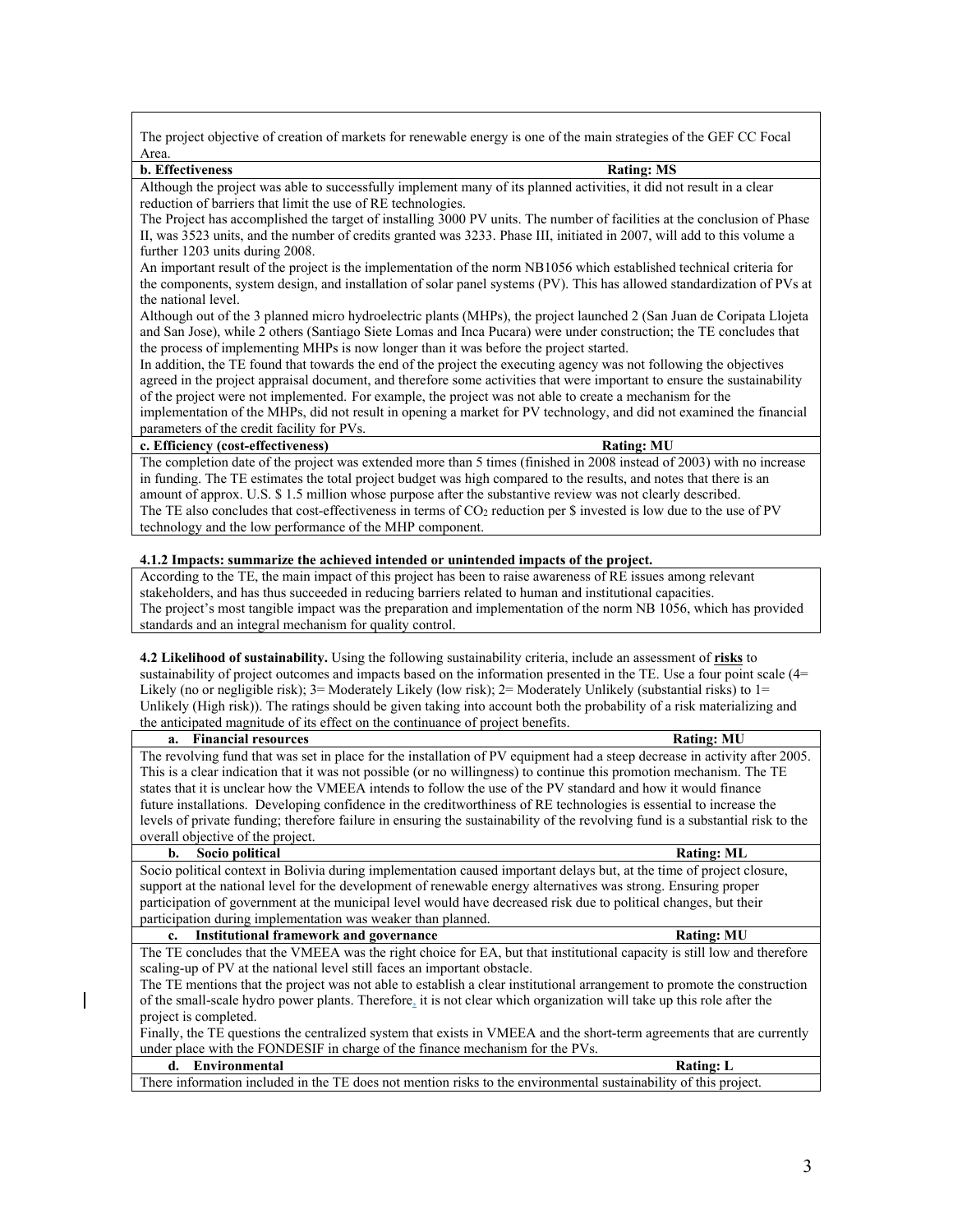#### **4.3 Catalytic role**

#### **a. Production of a public good**

The project resulted in the construction of 2 micro hydroelectric power plants, and the installation of 3523 Photovoltaic units. The project aimed to achieve an emission reduction of 50.6 metrics tones of CO2 per year for each one of these plants, but the TE does not include an assessment of this.

#### **b. Demonstration**

The project has helped to finance the final design of the standard and the verification work for PVs. Representatives of IBNORCA reiterated that several neighboring countries (Brazil, Peru) have followed the development of the standard and showed great interest to implement a similar option in their own regulations.

**c. Replication**

No replication of project results.

# **d. Scaling up**

No scaling-up of project results.

#### **4.4 Assessment of processes and factors affecting attainment of project outcomes and sustainability.**

**a. Co-financing.** To what extent was the reported cofinancing (or proposed cofinancing) essential to achievement of GEF objectives? Were components supported by cofinancing well integrated into the project? If there was a difference in the level of expected co-financing and actual co-financing, then what were the reasons for it? Did the extent of materialization of co-financing affect project's outcomes and/or sustainability? If it did, then in what ways and through what causal linkages?

The difference between planned and actual co-finance was due to the change of the financing mechanism during project implementation (the original mechanism based on the new Participation Law "Ley de Participacion Ciudadana" was deemed not feasible), which resulted in a reduction of approximately US\$ 1.4 million. The TE mentions that it was not possible to find exact figures of expenses for all components, so it is difficult to assess whether this budget reduction had a strong negative effect on any specific project component.

**b. Delays.** If there were delays in project implementation and completion, then what were the reasons for it? Did the delay affect the project's outcomes and/or sustainability? If it did, then in what ways and through what causal linkages? Deficiencies in the original project document also resulted in a slow start because of the need to refocus some

components of the project (the midterm review had to be postponed until 2003, the year the project was originally planned to close).

This project also suffered serious delays caused by changes in government and numerous social protests and mobilizations at the national level. These protests resulted in a serious halt of activities related to the MHP component, which explains why the project was not able to deliver the original goals of those components.

**c. Country Ownership.** Assess the extent to which country ownership has affected project outcomes and

sustainability? Describe the ways in which it affected outcomes and sustainability highlighting the causal links. The TE mentions that even with all the changes in government during the project implementation, the EA was able to clearly raise awareness on renewable energy and to position it as an important component of the national rural electrification program.

#### **4.5 Assessment of the project's monitoring and evaluation system based on the information in the TE a. M&E design at Entry Rating (six point scale): MU**

The project document indicates that the monitoring component is particularly important as it "will have to document the different institutional and technological choices made by the communities and keep track of the repayment records" but the copy available for the evaluator to review did not contain a Logframe or description of an M&E system.

The mid –term review noted that the project document lacked verifiable Indicators for monitoring the project and evaluating its performance. The TE notes that at the time of project development the use of logical frameworks was not as developed as it is now.

According to the TE, the indicators used were not always the most successful and only those relating to Outcome 4 were quantitative, in addition, there was some dependence among indicators.

#### **b. M&E plan Implementation Rating (six point scale): MU**

The TE concludes that the M&E reports of the meetings show that there was proper follow-up of the project from UNDP and the EA. Although the TE does not provide complete information regarding M&E implementation, the fact that the project was able to adapt changes that happened during its implementation is an indication of adaptive management.

But, at the same time, the TE mentions several examples that show that M&E was not implemented in a rigorous manner. These include: inconsistencies in the data included in the PIRs, UNDP was unable to provide the evaluator with a complete list of project visits, In addition, the TE states that none of the partners involved in the implementation of the MHPs was able to provide complete and accurate information on the use of resources. This is a

4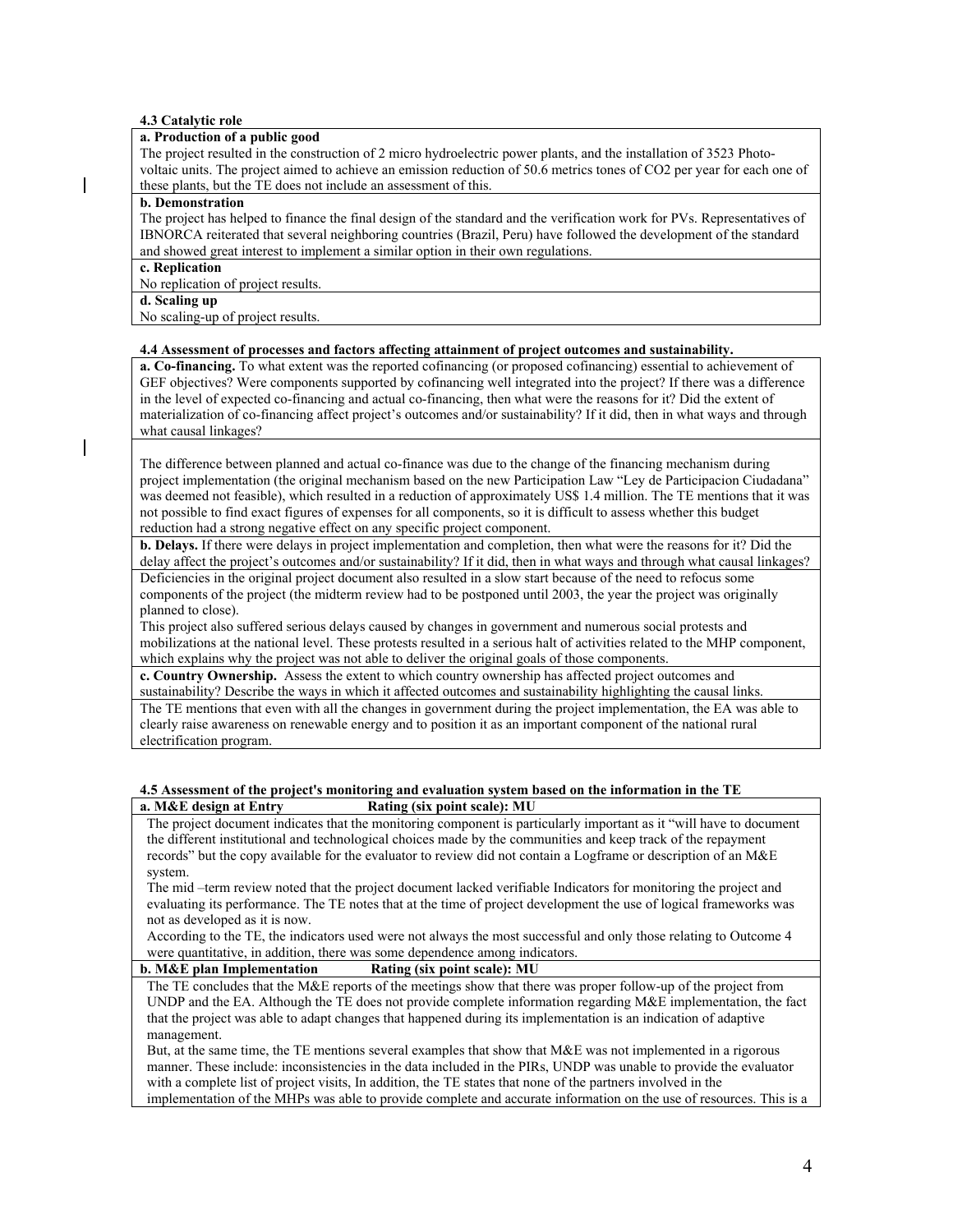clear indication that a useful M&E system was not set in place.

**b.1 Was sufficient funding provided for M&E in the budget included in the project document?**

Yes, according to the project appraisal document, the budget for project management and supervision was of \$1.03 US Million.

**b.2a Was sufficient and timely funding provided for M&E during project implementation?** There is no mention of lack of funding for M&E.

**b.2b To what extent did the project monitoring system provided real time feed back? Was the information that was provided used effectively? What factors affected the use of information provided by the project monitoring system?**

The TE does not provide enough information to make this assessment.

**b.3 Can the project M&E system (or an aspect of the project M&E system) be considered a good practice? If so, explain why.**

No, the M&E was not implemented in a systematic way, and the TE found gaps and inconsistencies in the reporting.

#### **4.6 Assessment of Quality of Implementation and Execution**

#### **a. Overall Quality of Implementation and Execution (on a six point scale): MS**

#### **b. Overall Quality of Implementation – for IA (on a six point scale): MS**

Briefly describe and assess performance on issues such as quality of the project design, focus on results, adequacy of supervision inputs and processes, quality of risk management, candor and realism in supervision reporting, and suitability of the chosen executing agencies for project execution.

According to the TE, UNDP played a very important role of facilitator in an efficient and successful manner. The TE also mentions that it is important to recognize that UNDP was able to keep the project in the heart of the electrification program in Bolivia, despite a tense and complex political context during implementation.

The TE states that the project design had some weaknesses. The project concept, to some extent proposed a solution (funding mechanism) before doing an analysis of the predominant barriers. In the case of MHPs, the institutionalization within the government created new barriers. The evaluators found that the PDF-B did not provide sufficient details of the legal / institutional context, for a project as complex as this one.

Regarding the choice of Executing Agency, the TE questions if this type of project dealing with promoting renewable energies which are dispersed and small in nature, should be executed by a central government organization at the project level.

Regarding supervision, the TE mentions that although there were several field visits to the project, the national UNDP office could not provide a complete list of missions and that the quality of the reports was not consistent: in many cases PIR information filled in by the project coordinator did not respond properly to set indicators.

**c. Quality of Execution – for Executing Agencies[1](#page-4-0) (rating on a 6 point scale): MS**

Briefly describe and assess performance on issues such as focus on results, adequacy of management inputs and processes, quality of risk management, and candor and realism in reporting by the executive agency.

According to the TE, institutional arrangements were appropriate in terms of positioning the project within the Government of Bolivia, but that they could have been more effective if they had been designed in more detail. It concludes that the EA showed a good capacity for adaptive management that allowed them to implement the project successfully regardless of initial weaknesses in the project design.

On the other hand, the TE questions whether the division of roles between UNDP and VMEEA was the most appropriate. The project lacked supervisory structures (eg. steering committee) and as a result, the VMEEA had control over the project agenda and dictated the pace of work and priorities. Elements of the project that were not relevant to the Ministry (as the analysis of performance of the revolving fund and systematization of information and lessons learned) were not executed.

#### **5. LESSONS AND RECOMMENDATIONS**

 $\overline{a}$ 

Assess the project lessons and recommendations as described in the TE

**a. Briefly describe the key lessons, good practice or approaches mentioned in the terminal evaluation report that could have application for other GEF projects**

the rural poor are not homogeneous: their socioeconomic profiles vary from place to place as well as their reasons for wanting access to electricity via PV.

<span id="page-4-0"></span><sup>1</sup> Executing Agencies for this section would mean those agencies that are executing the project in the field. For any given project this will exclude Executing Agencies that are implementing the project under expanded opportunities – for projects approved under the expanded opportunities procedure the respective executing agency will be treated as an implementing agency.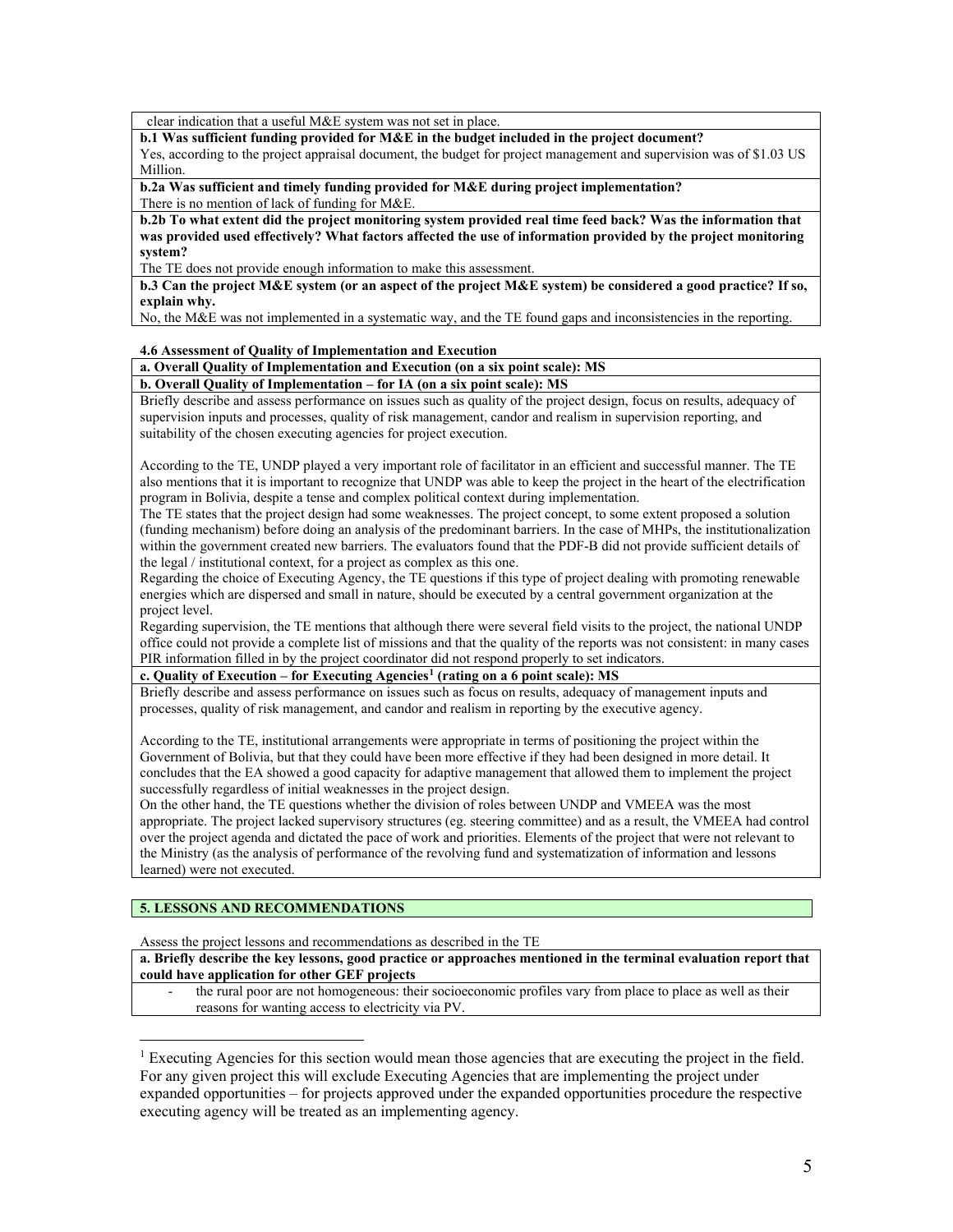The project should not underestimate the institutional complexity of preconceived solutions (such as the revolving fund), particularly within the public sector. One solution could be to avoid complex project designs when institutional and practical implications are difficult to predict. The administration and management of contracts for small hydro systems was not efficient and did not yield satisfactory results. The obligation to tender the works complicates the implementation of projects, the bidding process are not appropriate for small projects and do not consider the role of UNDP as implementing agency. Experience suggests finding other forms of execution, such as awarding a group of these works to a public or a private company. - Substantive changes on the project should be properly documented, including a detailed review of the budget in terms of major objectives. In this respect, each contract and release should have an indicator that relates to the objectives of the project, possibly following the structure of the logical framework. - Processes in the project must have a single responsible institution with the necessary mandate and powers to carry them out. In the design of GEF projects, this aspect often gets little attention; and it is of particular importance when dealing with public entities which are tied by specific powers and mandates. The preparatory phase should clearly identify the project processes, ensure that they are viable and take steps to reduce risks due to external factors. If there are external factors that may influence performance, the project strategy should give the guidelines for adaptive management. **b. Briefly describe the recommendations given in the terminal evaluation**  The VMEEA should extend the agreement with the FONDESIF for a longer time horizon (eg 5 years) and the state should continue its contributions to the fund (from the Superintendencia de Electricidad). A work plan with specific goals and mission in the number of beneficiaries and expected contributions from the donor community and private sector should be developed. The Fund's participation in FUNDA-PRO is encouraging but should not be an isolated case. The process for implementation of MHPs should be clarified, particularly regarding roles of the different stakeholders involved; and the process of preparing and reviewing public calls for PVs should be simplified. - Government of Bolivia should advocate for the harmonization of donor programs and development banks in dialogue with partners. The presence of different active programs in the country gives rise to different financial conditions among beneficiaries, which creates confusion and sometimes unrealistic expectations. UNDP should always consider the establishment of a Steering Committee to function as the highest level of decision making for each project. GEF should draw lessons from this project for the development of future operational strategies. In the case of many developing countries, instead of pursuing a comprehensive removal of barriers to reduce the incremental costs of RE, it could be more efficient to work in the most obvious barriers and achieve partial results. VMEEA should accelerate the rate of implementation of renewable energy systems (not just PVs) and of energy saving devices (such as efficient lamps). Thus, there will be a clear signal to private initiative and capital funders, that renewable energy is a good business in Bolivia.

## **6. QUALITY OF THE TERMINAL EVALUATION REPORT**

**6.1 Comments on the summary of project ratings and terminal evaluation findings based on other information sources such as GEF EO field visits, other evaluations, etc.** 

- Provide a number rating 1-6 to each criteria based on: Highly Satisfactory = 6, Satisfactory = 5, Moderately Satisfactory = 4, Moderately Unsatisfactory = 3, Unsatisfactory = 2, and Highly Unsatisfactory = 1. Please refer to document GEF Office of Evaluation Guidelines for terminal evaluations review for further definitions of the ratings. Please briefly explain each rating.

| 6.2 Quality of the terminal evaluation report                                                         | Ratings |
|-------------------------------------------------------------------------------------------------------|---------|
| a. To what extent does the report contain an assessment of relevant outcomes and                      | S       |
| impacts of the project and the achievement of the objectives?                                         |         |
| TE includes an assessment of relevant outcomes and impacts and project implementation.                |         |
| b. To what extent the report is internally consistent, the evidence is                                | МS      |
| complete/convincing and the IA ratings have been substantiated? Are there any                         |         |
| major evidence gaps?                                                                                  |         |
| In general the TE provides good supporting evidence, but there are occasions where ratings and        |         |
| final conclusions are not consistent with the information presented. An example is rating the         |         |
| project sustainability as "S" when there is evidence indicating problems with the financial           |         |
| sustainability and the TE even states that there are "doubts regarding the relevance of microcredits" |         |
| for PV systems".                                                                                      |         |
| c. To what extent does the report properly assess project sustainability and /or a                    | S       |